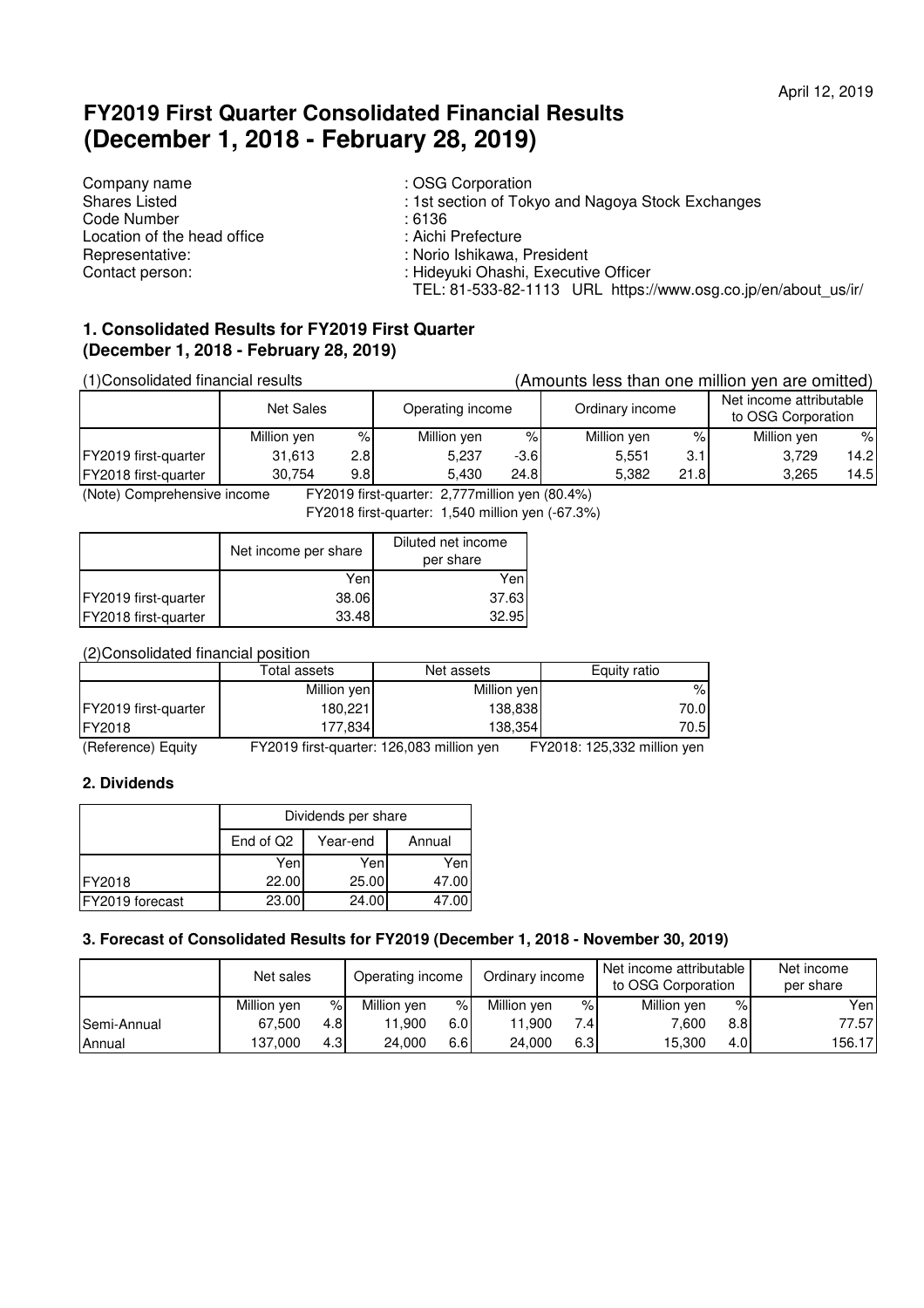### **4. Others**

- (1) Changes in significant subsidiaries during the current period (Changes in specified subsidiaries that caused a change in the scope of consolidation) : None
- (2) Adoption of accounting method specific to the preparation of consolidated quarterly financial statements: Yes
- (3) Changes in accounting principles and accounting estimates and retrospective restatement

| (i) Changes in accounting principles due to amendment to accounting standards: Yes |      |
|------------------------------------------------------------------------------------|------|
| (ii) Changes other than $(3)-(i)$ above:                                           | None |
| (iii) Changes in accounting estimates:                                             | None |

(iv) Retrospective restatement: None

#### (4) Number of shares issued and outstanding (common stock)

 (i) Number of shares issued and outstanding at the end of each period (including treasury stock): FY2019 first-quarter: 98,061,519 shares

| FY2018: | 98,061,519 shares                                        |  |
|---------|----------------------------------------------------------|--|
|         | (ii) Number of treasury stock at the end of each period: |  |

- FY2019 first-quarter: 92,203 shares 91,331 shares
- (iii) Average number of shares outstanding in each period: FY2019 first-quarter: 97,969,930 shares FY2018 first-quarter: 97,526,697 shares

[Note regarding forecast]

The above forecasts for financial results are based on information available at the time this report was released. These forecasts and other forward-looking statements are not guarantees of future performance. Actual operating results may differ from the above forecasts due to known and unknown risks, uncertainties, and other factors.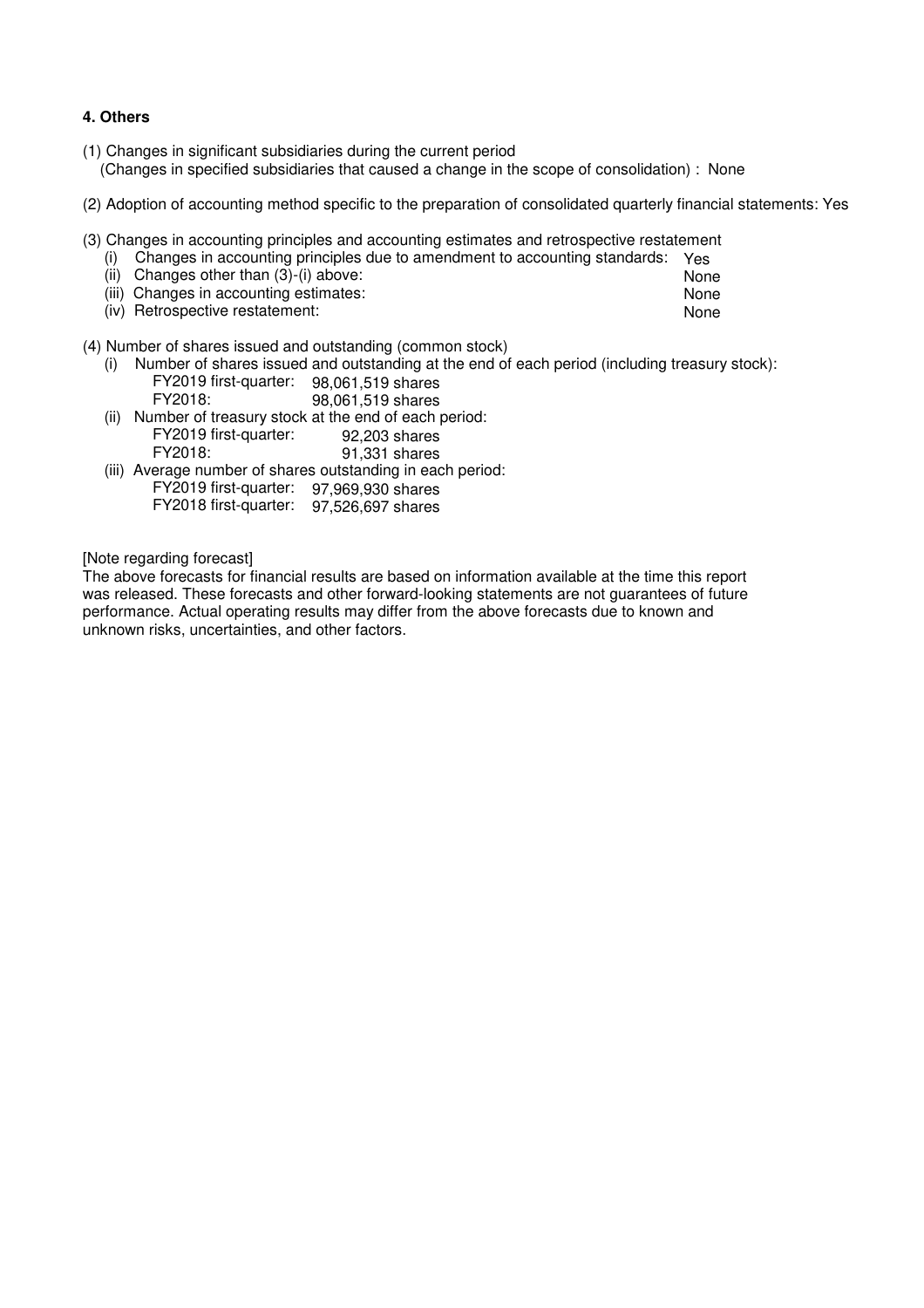### Consolidated Summary Balance Sheet OSG Corporation

| Assets                              | (Million yen : amounts less than one million yen are omitted) |                      |        |  |  |
|-------------------------------------|---------------------------------------------------------------|----------------------|--------|--|--|
|                                     | FY2018                                                        | FY2019 first-quarter | Change |  |  |
|                                     | As of Nov. 30, 2018                                           | As of Feb. 28, 2019  |        |  |  |
| <b>Current Assets</b>               |                                                               |                      |        |  |  |
| Cash and time deposits              | 24,406                                                        | 24,572               |        |  |  |
| Notes and accounts receivable       | 25,128                                                        | 24,381               |        |  |  |
| Marketable securities               | 0                                                             | 0                    |        |  |  |
| Merchandise and finished goods      | 24,237                                                        | 25,538               |        |  |  |
| Work in process                     | 7,443                                                         | 7,289                |        |  |  |
| Raw materials and supplies          | 7,121                                                         | 7,433                |        |  |  |
| Other                               | 2,781                                                         | 3,331                |        |  |  |
| Allowance for doubtful accounts     | (198)                                                         | (201)                |        |  |  |
| Total current assets                | 90,920                                                        | 92,345               | 1,425  |  |  |
| <b>Fixed Assets</b>                 |                                                               |                      |        |  |  |
| <b>Tangible Assets</b>              |                                                               |                      |        |  |  |
| Building and structures             | 19,871                                                        | 19,388               |        |  |  |
| Machinery and equipment             | 32,269                                                        | 32,604               |        |  |  |
| Land                                | 15,172                                                        | 15,038               |        |  |  |
| Other                               | 4,913                                                         | 5,868                |        |  |  |
| Total tangible assets               | 72,226                                                        | 72,899               | 673    |  |  |
| Intangible Assets                   |                                                               |                      |        |  |  |
| Goodwill                            | 3,367                                                         | 4,109                |        |  |  |
| Other                               | 633                                                           | 1,167                |        |  |  |
| Total intangible assets             | 4,000                                                         | 5,277                | 1,276  |  |  |
| <b>Investments and Other Assets</b> |                                                               |                      |        |  |  |
| Investment securities               | 4,610                                                         | 4,696                |        |  |  |
| Other                               | 6,457                                                         | 5,382                |        |  |  |
| Allowance for doubtful accounts     | (381)                                                         | (380)                |        |  |  |
| Total investments and other assets  | 10,686                                                        | 9,698                | (988)  |  |  |
| Total fixed assets                  | 86,914                                                        | 87,875               | 961    |  |  |
| Total                               | 177,834                                                       | 180,221              | 2,386  |  |  |
|                                     |                                                               |                      |        |  |  |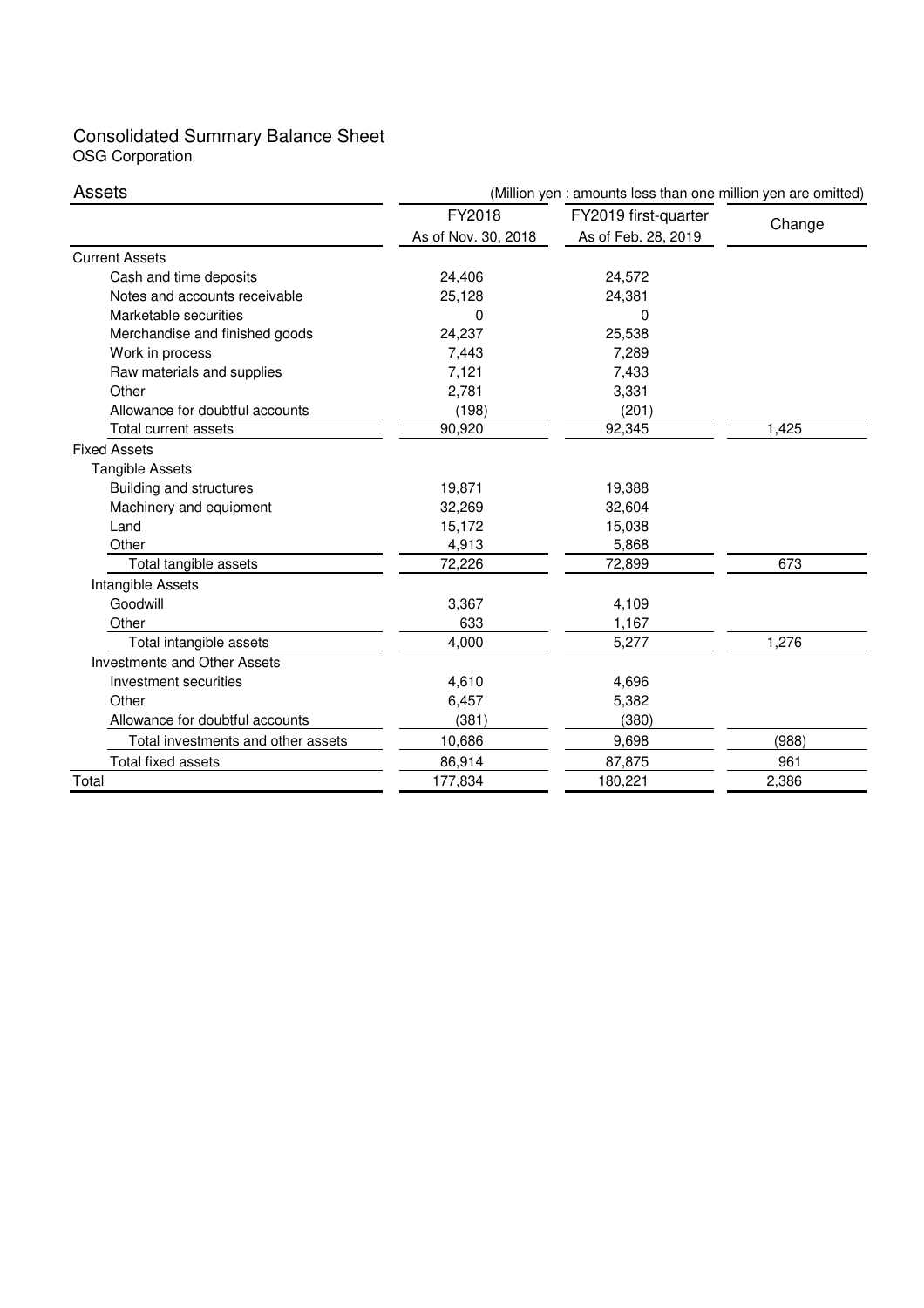## Consolidated Summary Balance Sheet OSG Corporation

| <b>Liabilities and Net Assets</b>                | (Million yen : amounts less than one million yen are omitted) |                      |              |  |  |
|--------------------------------------------------|---------------------------------------------------------------|----------------------|--------------|--|--|
|                                                  | FY2018                                                        | FY2019 first-quarter |              |  |  |
|                                                  | As of Nov. 30, 2018                                           | As of Feb. 28, 2019  | Change       |  |  |
| Liabilities                                      |                                                               |                      |              |  |  |
| <b>Current Liabilities</b>                       |                                                               |                      |              |  |  |
| Notes and accounts payable                       | 6,067                                                         | 6,515                |              |  |  |
| Short-term loans payable                         | 2,282                                                         | 2,378                |              |  |  |
| Current portion of long-term loans payable       | 1,175                                                         | 1,156                |              |  |  |
| Income taxes payable                             | 2,732                                                         | 1,853                |              |  |  |
| Reserve for employees' bonuses                   | 537                                                           | 1,560                |              |  |  |
| Reserve for directors' bonuses                   | 390                                                           | 120                  |              |  |  |
| Other                                            | 11,016                                                        | 7,297                |              |  |  |
| <b>Total current liabilities</b>                 | 24,202                                                        | 20,882               | (3,320)      |  |  |
| Long-term Liabilities                            |                                                               |                      |              |  |  |
| Convertible bonds                                | 1,860                                                         | 1,860                |              |  |  |
| Long-term borrowings                             | 10,294                                                        | 15,482               |              |  |  |
| Retirement allowance for directors               | 27                                                            |                      |              |  |  |
| Liabilities for employees' retirement benefits   | 511                                                           | 523                  |              |  |  |
| Other                                            | 2,582                                                         | 2,634                |              |  |  |
| Total long-term liabilities                      | 15,277                                                        | 20,500               | 5,223        |  |  |
| <b>Total liabilities</b>                         | 39,480                                                        | 41,383               | 1,903        |  |  |
| <b>Net Assets</b>                                |                                                               |                      |              |  |  |
| Shareholders' Equity                             |                                                               |                      |              |  |  |
| Common stock                                     | 12,124                                                        | 12,124               |              |  |  |
| Capital surplus                                  | 13,662                                                        | 13,662               |              |  |  |
| Retained earnings                                | 100,260                                                       | 101,811              |              |  |  |
| Treasury stock                                   | (161)                                                         | (163)                |              |  |  |
| Total shareholders' equity                       | 125,886                                                       | 127,434              | 1,548        |  |  |
| Accumulated other comprehensive income           |                                                               |                      |              |  |  |
| Unrealized gain on available-for-sale securities | 1,608                                                         | 1,663                |              |  |  |
| Foreign currency translation adjustments         | (2, 161)                                                      | (3,014)              |              |  |  |
| Total accumulated other comprehensive income     | (553)                                                         | (1, 350)             | (797)        |  |  |
| Subscription rights to shares                    | 13                                                            | 13                   |              |  |  |
| Noncontrolling interests                         | 13,008                                                        | 12,740               |              |  |  |
| Total net assets                                 | 138,354                                                       | 138,838              | (267)<br>483 |  |  |
|                                                  |                                                               |                      |              |  |  |
| Total liabilities and net assets                 | 177,834                                                       | 180,221              | 2,386        |  |  |
|                                                  |                                                               |                      |              |  |  |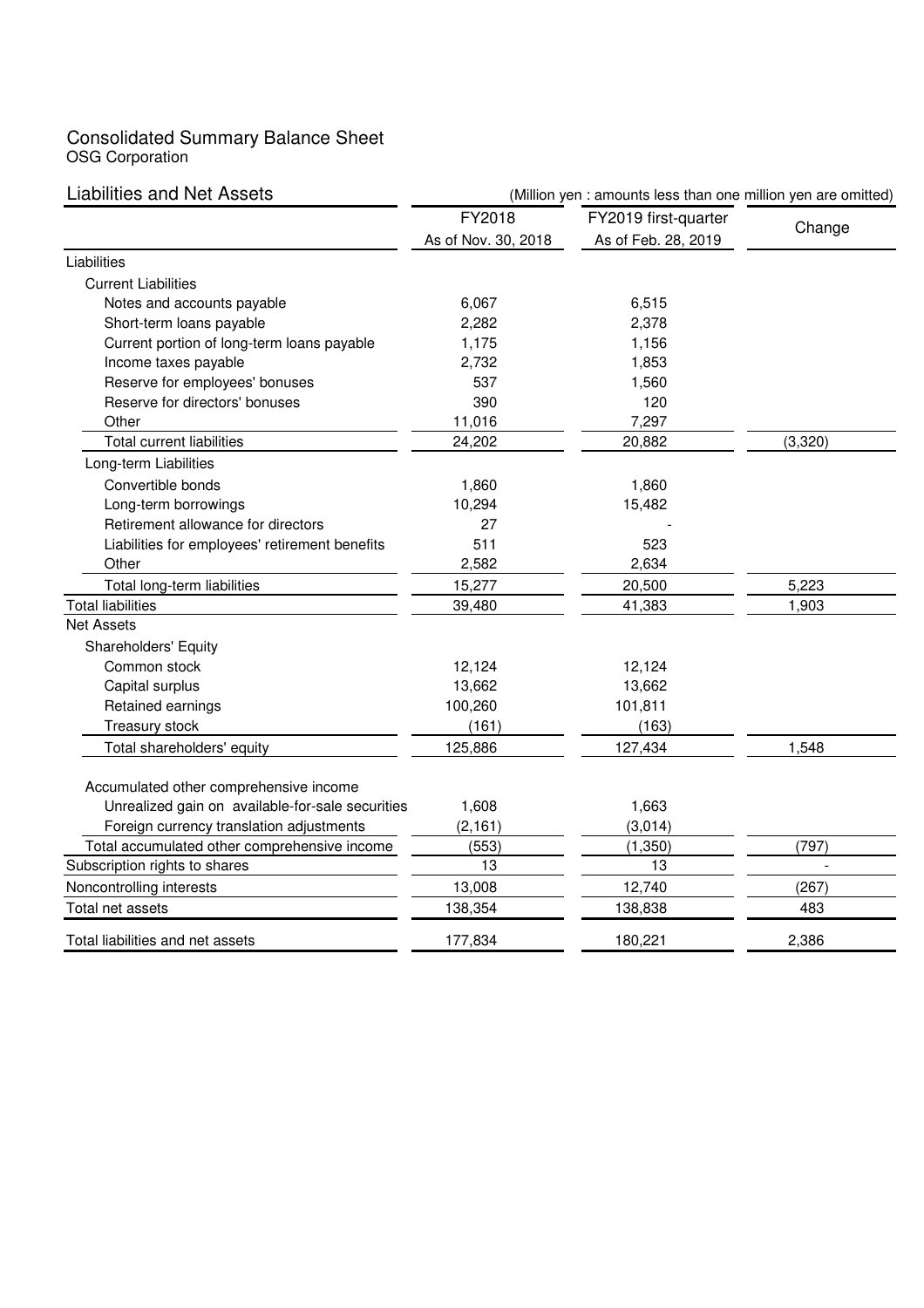# Consolidated Summary Statement of Income OSG Corporation

| <b>OUG OUI PURINHI</b>                              | (Million yen : amounts less than one million yen are omitted) |                           |        |  |  |
|-----------------------------------------------------|---------------------------------------------------------------|---------------------------|--------|--|--|
|                                                     | FY2018 first-quarter                                          | FY2019 first-quarter      |        |  |  |
|                                                     | $(2017/12/1 - 2018/2/28)$                                     | $(2018/12/1 - 2019/2/28)$ | Change |  |  |
| <b>Net Sales</b>                                    | 30,754                                                        | 31,613                    | 859    |  |  |
| Cost of Sales                                       | 17,371                                                        | 18,017                    | 645    |  |  |
| Gross profit                                        | 13,382                                                        | 13,596                    | 213    |  |  |
| Selling, general and administrative expenses        | 7,951                                                         | 8,358                     | 406    |  |  |
| Operating income                                    | 5,430                                                         | 5,237                     | (192)  |  |  |
| Other Income                                        |                                                               |                           |        |  |  |
| Interest income                                     | 38                                                            | 68                        |        |  |  |
| Dividend income                                     | 22                                                            | 18                        |        |  |  |
| Subsidy income                                      | 118                                                           |                           |        |  |  |
| Reversal of provision for loss on litigation        |                                                               | 381                       |        |  |  |
| Other                                               | 171                                                           | 270                       |        |  |  |
| Total other income                                  | 351                                                           | 738                       | 387    |  |  |
| <b>Other Expenses</b>                               |                                                               |                           |        |  |  |
| Interest expense                                    | 27                                                            | 45                        |        |  |  |
| Sales discounts                                     | 192                                                           | 193                       |        |  |  |
| Foreign exchange loss                               | 134                                                           | 131                       |        |  |  |
| Other                                               | 44                                                            | 53                        |        |  |  |
| Total other expenses                                | 399                                                           | 424                       | 25     |  |  |
| Ordinary income                                     | 5,382                                                         | 5,551                     | 168    |  |  |
| Income before income taxes                          | 5,382                                                         | 5,551                     | 168    |  |  |
| Income taxes                                        |                                                               |                           |        |  |  |
| Current                                             | 2,120                                                         | 1,661                     |        |  |  |
| Deferred                                            | (224)                                                         | (57)                      |        |  |  |
| Total income taxes                                  | 1,895                                                         | 1,603                     | (291)  |  |  |
| Net income                                          | 3,487                                                         | 3,947                     | 460    |  |  |
| Net income attributable to noncontrolling interests | 221                                                           | 218                       | (2)    |  |  |
| Net income attributable to OSG Corporation          | 3,265                                                         | 3,729                     | 463    |  |  |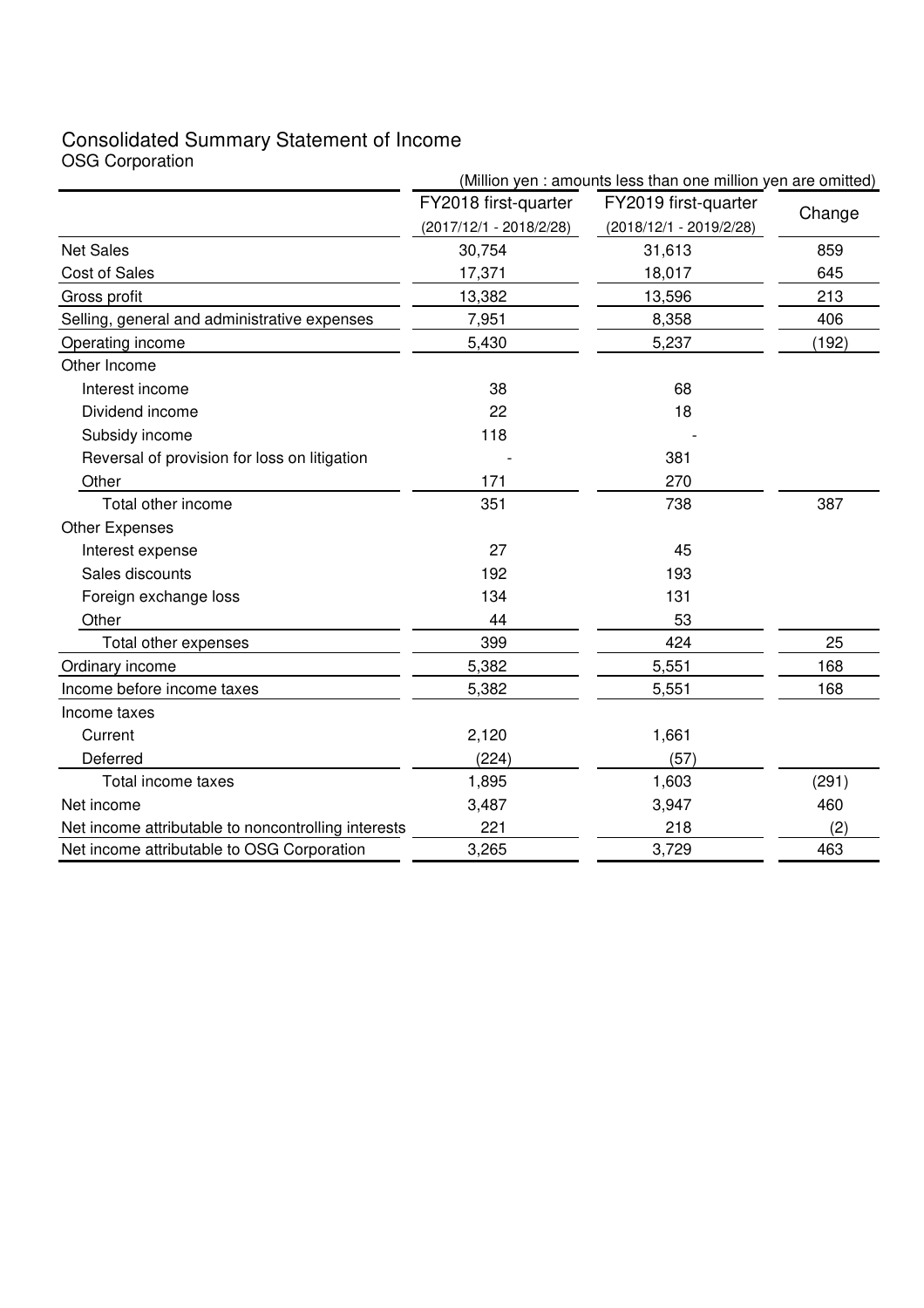# Consolidated Statement of Comprehensive Income

| <b>OSG Corporation</b>                                        |                                                 |                                                               |        |
|---------------------------------------------------------------|-------------------------------------------------|---------------------------------------------------------------|--------|
|                                                               |                                                 | (Million yen : amounts less than one million yen are omitted) |        |
|                                                               | FY2018 first-quarter<br>(2017/12/1 - 2018/2/28) | FY2019 first-quarter<br>(2018/12/1 - 2019/2/28)               | Change |
| Net Income                                                    | 3,487                                           | 3,947                                                         | 460    |
| Other Comprehensive Income                                    |                                                 |                                                               |        |
| Unrealized gain (loss) on available-for-sale securities       | (53)                                            | 54                                                            |        |
| Deferred gain on derivatives under hedge accounting           | 0                                               |                                                               |        |
| Foreign currency translation adjustments                      | (1,893)                                         | (1,224)                                                       |        |
| Share of other comprehensive income in associates             | 0                                               | O                                                             |        |
| Total other comprehensive income                              | (1,947)                                         | (1, 170)                                                      | 776    |
| Comprehensive Income                                          | 1,540                                           | 2,777                                                         | 1,237  |
| (Breakdown)                                                   |                                                 |                                                               |        |
| Comprehensive Income attributable to OSG Corporation          | 1,682                                           | 2,829                                                         |        |
| Comprehensive Income attributable to noncontrolling interests | (141)                                           | (51)                                                          |        |